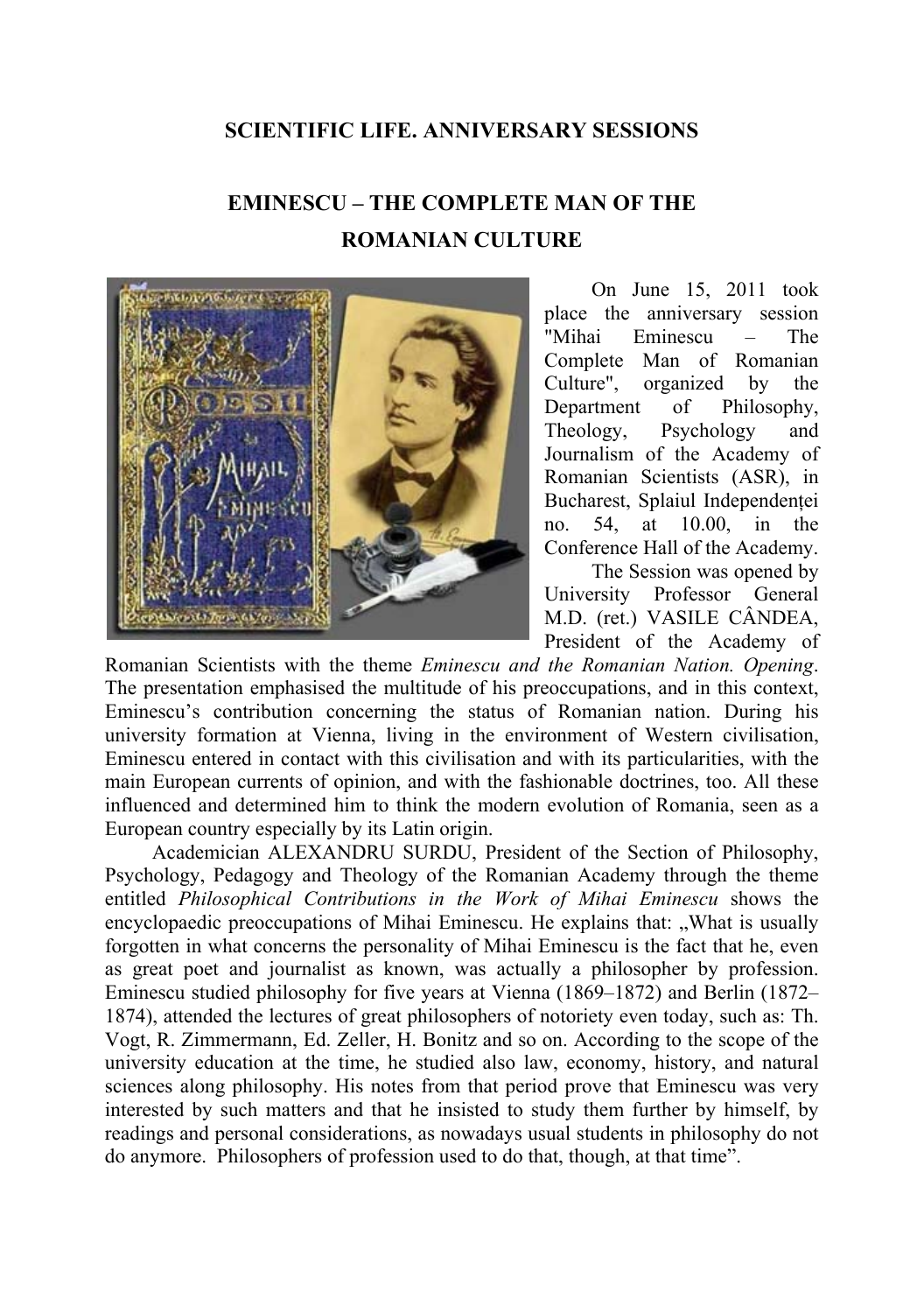University Professor NICOLAE GEORGESCU, PhD, Dean of the Faculty of Journalism, Communication and Public Relations, University "Spiru Haret" presented *Philosophy and Philology in the Anthumous Poetry of Mihai Eminescu*. The speaker studied the passages concerning the status of the moon as poetic and philosophic element in several editions published with Eminescu's works in relation with certain aspects of the punctuation. He interpreted the importance of commas, for instance, that sometimes change the poetic meanings completely. Thus, Maiorescu, Ibrăileanu or Perpessicius, as editors, had a dramatic influence on the poetic matter of Mihai Eminescu's work. In a comma one can sometime identify a whole poetic universe, with philosophical reverberations, emphasises the speaker.

VICTOR MIHAI BOTEZ, PhD, journalist and editor for the foreign publications "Romania" has communicated on the theme *Mihai Eminescu in Eliade's Vision* noticing the fact that Eminescu is the Romanian author who enjoyed the most and the most consistent exegeses. There were presented aspects less known concerning the pro-Eminescian contribution of Mircea Eliade, the scientist, philosopher and Romanian author who was going to conquer a universal fame, remained intact until today. In the beginning of the modern culture we find the polarity between the "universal man", illustrated by personalities such as Cantemir, Hasdeu, Eminescu, partially Iorga, and the belief in an <sub>v</sub>authentic Romanian", imagined in perfect symbiosis with his cosmic and social environment as spiritual matrix. In this perspective are invoked Creangă, Vlahuţă, the so-called "sămănătorists" (a traditional Romanian literary trend, 1901- 1910), Octavian Goga, Sadoveanu, Cezar Petrescu. Eliade considers that shepherds can be compared to a sort of ancient Romanian pre-Diaspora, spread between the forestry Carpathians and Dobrogea or between Transylvania and Dniester, transhumance contributing to the "universalist" unity of Romanian language and customs and also, providing a specific element "the dough" of popular culture. The shepherds discovered pan-Romanianism and the human universe, the communion with Cosmos. In this love of the Romanian people for his greatest poet there is both Romanian identity and eternity.

University Professor and Main Researcher I ANGELA FELICIA BOTEZ, PhD, President of the Department of Philosophy, Theology, Psychology and Journalism of the ASR presented the communication *Romanian Philosophers on Mihai Eminescu and His Place in the Romanian Culture*. The paper investigated the situation of this great personality of the Romanian culture in relation with the ideas of other great Romanian philosophers. Numerous interwar philosophers (Petrovici, Blaga, Vianu, Noica) referred to the determinations offered by Eminescu for the birth of that special Romanian philosophy to which we still aspire today. Preoccupied by the philosophical expression in Romanian language, he is the very creator of the most of the modern Romanian philosophical language. Started with Dimitrie Cantemir and Samuel Micu, the creator approach producing philosophical language attains at Eminescu a point of maximal accomplishment. But Eminescu understood also Kant and knew how to differentiate among the different nuances of his writing. From this use of autochthonous Romanian words, German words, Latin words and French words, Eminescu forms his vocabulary, where predominant are the words and expressions characterised by a determining German influence. This aspect is only natural since the poet is keeping closer with perseverance to the German philosophical text. Also, another reference to Kant but also to Schopenhauer of Eminescu, answered to the